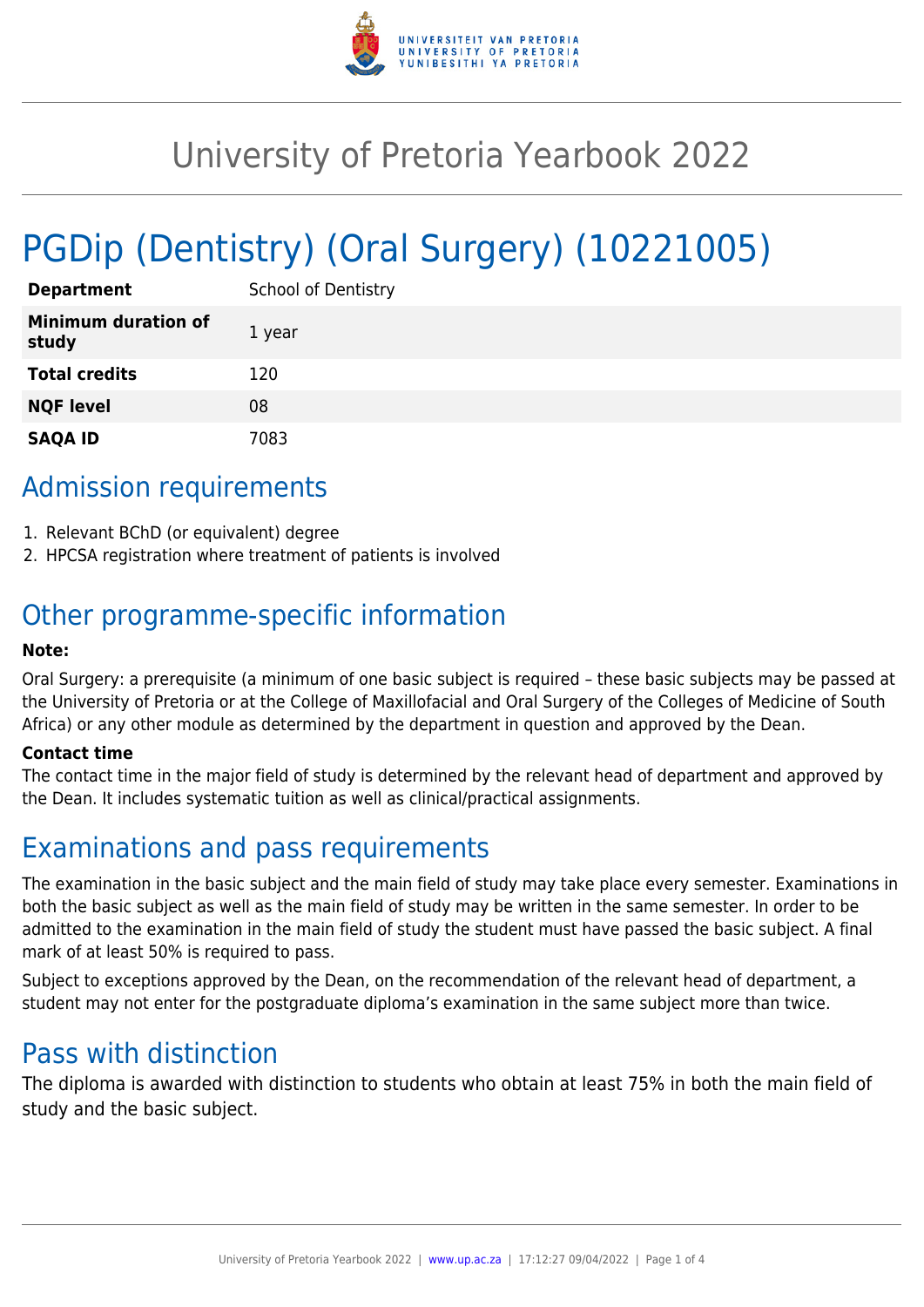

# Curriculum: Final year

**Minimum credits: 120**

## **Core modules**

### **Oral surgery 702 (MCH 702)**

| <b>Module credits</b>         | 100.00                                            |
|-------------------------------|---------------------------------------------------|
| <b>NQF Level</b>              | 08                                                |
| <b>Contact time</b>           | 1 discussion class per week, 5 practical per week |
| <b>Language of tuition</b>    | Module is presented in English                    |
| <b>Department</b>             | Maxillo Facial and Oral Surgery                   |
| <b>Period of presentation</b> | Year                                              |

# **Elective modules**

## **Anatomy 710 (ANA 710)**

| <b>Module credits</b>         | 20.00                          |
|-------------------------------|--------------------------------|
| <b>NQF Level</b>              | 08                             |
| <b>Prerequisites</b>          | No prerequisites.              |
| <b>Language of tuition</b>    | Module is presented in English |
| <b>Department</b>             | Anatomy                        |
| <b>Period of presentation</b> | Semester 1                     |

### **Anatomy and principles of surgery 700 (CBA 700)**

| <b>Module credits</b>         | 20.00                           |
|-------------------------------|---------------------------------|
| <b>NQF Level</b>              | 08                              |
| Language of tuition           | Module is presented in English  |
| <b>Department</b>             | Maxillo Facial and Oral Surgery |
| <b>Period of presentation</b> | Semester 1                      |

### **Physiology 714 (FSG 714)**

| <b>Module credits</b>         | 20.00                          |
|-------------------------------|--------------------------------|
| <b>NQF Level</b>              | 08                             |
| <b>Language of tuition</b>    | Module is presented in English |
| <b>Department</b>             | Physiology                     |
| <b>Period of presentation</b> | Year                           |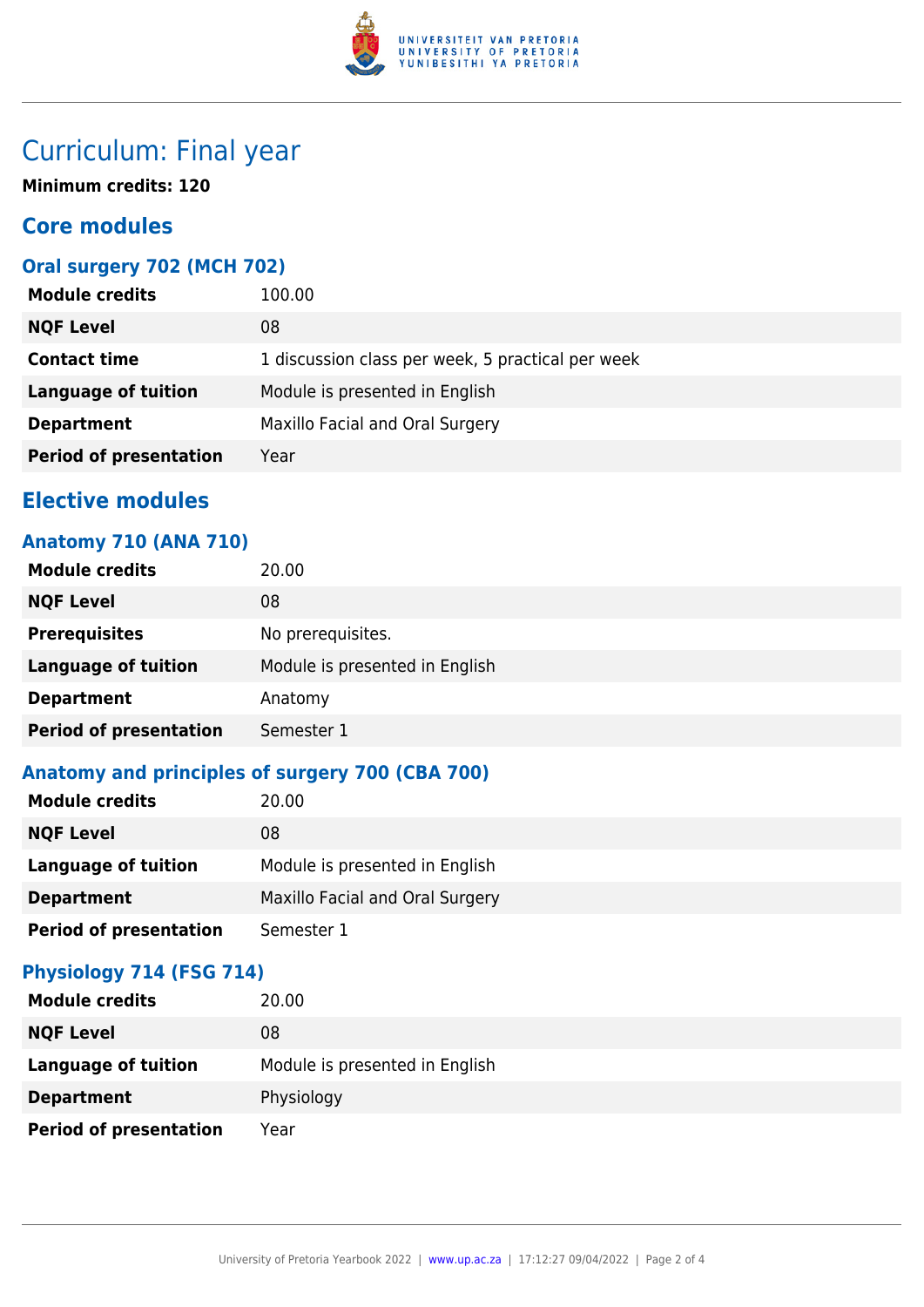

#### **Applied oral biology 700 (MDB 700)**

| <b>Module credits</b>         | 20.00                           |
|-------------------------------|---------------------------------|
| <b>NQF Level</b>              | 08                              |
| Language of tuition           | Module is presented in English  |
| <b>Department</b>             | Oral Pathology and Oral Biology |
| <b>Period of presentation</b> | Semester 1                      |

### **Introductory radiography 702 (RAD 702)**

| <b>Module credits</b>         | 20.00                                      |
|-------------------------------|--------------------------------------------|
| <b>NQF Level</b>              | 08                                         |
| Language of tuition           | Separate classes for Afrikaans and English |
| <b>Department</b>             | Oral Pathology and Oral Biology            |
| <b>Period of presentation</b> | Semester 1                                 |

### **Ethics and jurisprudence 700 (RLE 700)**

| <b>Module credits</b>         | 30.00                                     |
|-------------------------------|-------------------------------------------|
| <b>NQF Level</b>              | 08                                        |
| <b>Prerequisites</b>          | A minimum of one year practice experience |
| Language of tuition           | Module is presented in English            |
| <b>Department</b>             | <b>Dental Management Sciences</b>         |
| <b>Period of presentation</b> | Semester 1                                |

#### **Module content**

To be a good healthcare practitioner requires a life-long commitment to sound professional and ethical practices and an overriding dedication to the interests of fellow human beings and society. The term "profession" means "a dedication, promise or commitment publicly made". Practice as a healthcare professional is based on a relationship of mutual trust between patients and healthcare practitioners. In the course of their professional work healthcare practitioners are required to subscribe to certain rules of conduct. To this end the Health Professionals Council of South Africa (HPCSA) has formulated a set of rules regarding professional conduct against which complaints of professional misconduct will be evaluated. These rules are presented in the basic subject, Ethics and jurisprudence.

#### **Dental materials 702 (THM 702)**

| <b>Module credits</b>         | 20.00                          |
|-------------------------------|--------------------------------|
| <b>NQF Level</b>              | 08                             |
| Language of tuition           | Module is presented in English |
| <b>Department</b>             | Odontology                     |
| <b>Period of presentation</b> | Semester 1                     |